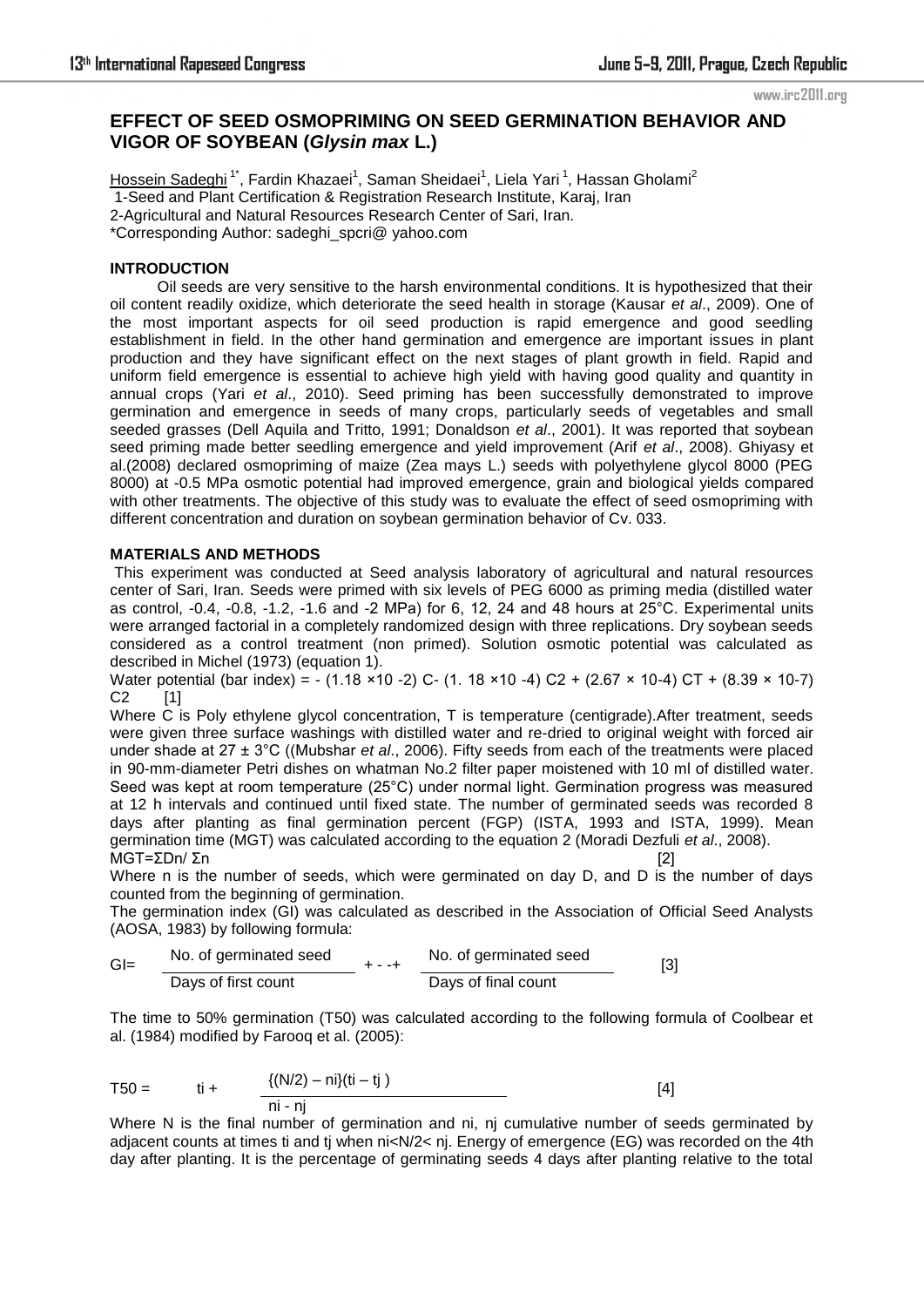#### www.irc2011.org

number of seeds tested (Ruan et al., 2002).The vigor index was calculated according to equation 5 (Orchard, T. 1977).

Seedling vigor index  $(SVI)$  = [seedling length  $(cm)$  × germination percentage] [5]

A sample of 50 seed was taken from each treatment, placed in a 250Ml flask with 200mL of distilled water. The flasks were stirred to remove air bubbles and floating seed, covered with aluminum foil and were kept at 20°C for 24 h. after soaking, seeds were gently swirled and the conductivity of the soaked water was measured with a dip type cell (Cell Constant of 1.0) conductivity meter. Experimental data were analyzed using SAS (Statistical software, SAS institute, 2002) and treatment means were compared using Duncan's multiple range tests at 5% level of probability.

### **RESULTS AND DISCUSSION**

According to the results, all studied traits were affected by the experimental factors and there was completely significant difference between control (non primed seeds) and primed seeds (Table 1). Final germination percentage (FGP) was affected by PEG concentration as well it was increased (91%) by decreasing of PEG osmotic potential from 0 to -1.2 MPa and then it was declined by more reduction of PEG osmotic potential from -1.6 to –2 MPa. Also FGP was increased (90.22%) by increasing of hydro priming duration from 6 to 12 h but it was decreased by increasing of hydro priming duration from 18 to 24 h. Mean comparison by Duncan multiple range test displayed significant difference between control and primed seeds as well more FGP was attained in seed primed than control in all osmotic potential (Table 2).Basra et al. (2003) reported improvement in germination percent, emergence and seedling stand by using seed priming techniques. The highest germination index was attained from -1.2 osmotic potential and 12 h seed priming duration treatments (21.15 and 20.15 respectively). Meanwhile germination index decreased by osmotic potential reduction and increment of seed hydro priming duration. Furthermore there was significant difference between control and priming treatments so as germination index from primed seed was more than control (Table 1& 2). It has been declared that priming had been resulted in more germination speed especially in drought stress, saline stress and low temperatures in sorghum, sunflower and melon (Demir Kaya *et al*.,). Variance analysis and mean comparison results displayed that mean germination time and the time to get 50% germination were affected by different osmotic potentials and seed hydro priming duration. The least MGT and T50 was obtained from -1.2 osmotic potential (2.7 and 1.7 respectively) and 12 h hydro priming duration (2.89 and 2.13) treatments. Generally less MGT and T50 was attained from seed priming treatment than control (Table 1& 2).

Like germination percentage, prime seeds had lower Mean Emergence Time (MET) compared with un-primed seeds. These positive effects are probably due to the stimulatory effects of priming on the early stages of germination process by mediation of cell division in germinating seeds (Hassanpour Aghdam et al., 2009). The highest seedling dry weight and energy of germination (EG) was attained from -1.2 osmotic potential (1.669 and 1.76 respectively) and 12 h seed priming duration treatments (1.55 and 1.75 respectively). Also SVI in primed seeds was more than control treatment and its highest amount was achieved from -1.2 osmotic potential (152.22) and 12 h seed priming duration treatments (140.41) ( Table 2). Priming presumably allowed some repairs of damaged to membrane caused by deterioration (Ruan et al., 2002). The improvement in germination and vigor of normal/lowvigor seed might be due to reserve mobilization of food material, activation and re-synthesis of some enzymes DNA and RNA synthesis start during osmotic priming. Rapid embryo growth resulted when the obstacle to germination was removed (Basra et al., 2003). Variance analysis results showed that there was significant difference between priming and control treatment from the aspect of electrical conductivity (EC) so as the highest EC was related to control treatment. Furthermore the lowest EC was attained from -1.2 osmotic potential and 12 h seed priming duration treatments (38.01 and 43.72 ds cm-1 gr-1 respectively) among primed treatments. Priming can repair some damages that have been arisen from seed erosion and improve seed quality (Arif et al., 2008). Generally it was recognized that -1.2 MPa osmotic potential increased germination percentages, germination index and seed vigor meanwhile decreased mean germination time, the time to get 50% germination and electrical conductivity of seeds. Also it was observed that 12 h priming duration had most effect on studied traits as -1.2 MPa osmotic potential treatments. According to the results it is suggest that soybean seeds be primed with PEG, -1.2 MPa osmotic potential for 12 hours for improving germination percentage and its related traits.